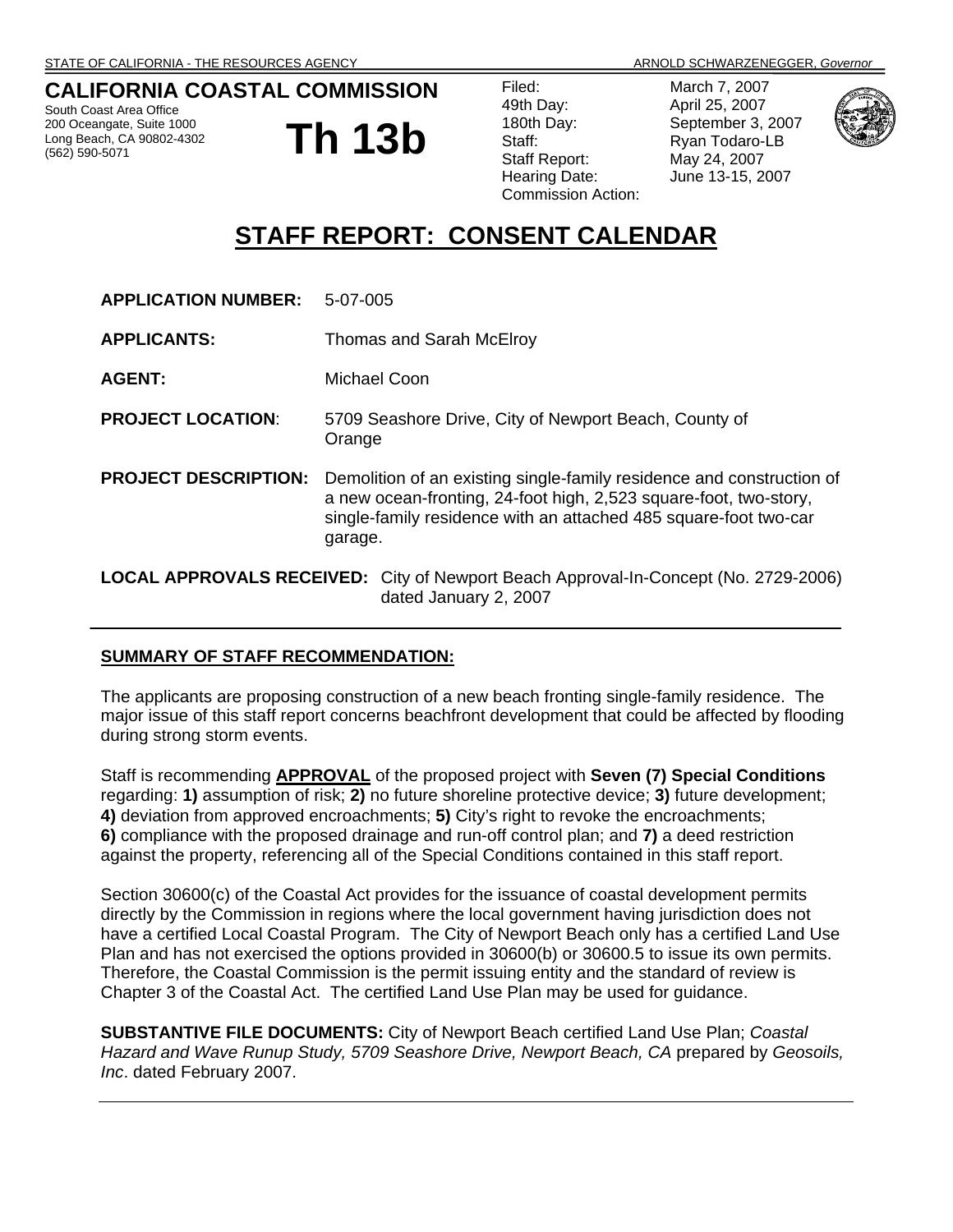#### 5-07-005 (McElroy) Staff Report–Consent Calendar Page 2 of 15

### **LIST OF EXHIBITS**

- 1. Location Map
- 2. Assessor's Parcel Map
- 3. Site Plan
- 4. Elevations

### **STAFF RECOMMENDATION:**

Staff recommends that the Commission **APPROVE** the permit application with special conditions.

#### **MOTION:**

*I move that the Commission approve the coastal development permit applications included on the consent calendar in accordance with the staff recommendations.*

Staff recommends a **YES** vote. Passage of this motion will result in approval of all the permits included on the consent calendar. The motion passes only by affirmative vote of a majority of the Commissioners present.

### **RESOLUTION:**

## **I. APPROVAL WITH CONDITIONS**

The Commission hereby **APPROVES** a coastal development permit for the proposed development and adopts the findings set forth below on grounds that the development as conditioned will be in conformity with the policies of Chapter 3 of the Coastal Act and will not prejudice the ability of the local government having jurisdiction over the area to prepare a Local Coastal Program conforming to the provisions of Chapter 3. Approval of the permit complies with the California Environmental Quality Act because either 1) feasible mitigation measures and/or alternatives have been incorporated to substantially lessen any significant adverse effects of the development on the environment, or 2) there are no further feasible mitigation measures or alternatives that would substantially lessen any significant adverse impacts of the development on the environment.

# **II. STANDARD CONDITIONS**

- 1. Notice of Receipt and Acknowledgment. The permit is not valid and development shall not commence until a copy of the permit, signed by the permittee or authorized agent, acknowledging receipt of the permit and acceptance of the terms and conditions, is returned to the Commission office.
- 2. Expiration. If development has not commenced, the permit will expire two years from the date this permit is reported to the Commission. Development shall be pursued in a diligent manner and completed in a reasonable period of time. Application for extension of the permit must be made prior to the expiration date.
- 3. Interpretation. Any questions of intent or interpretation of any condition will be resolved by the Executive Director or the Commission.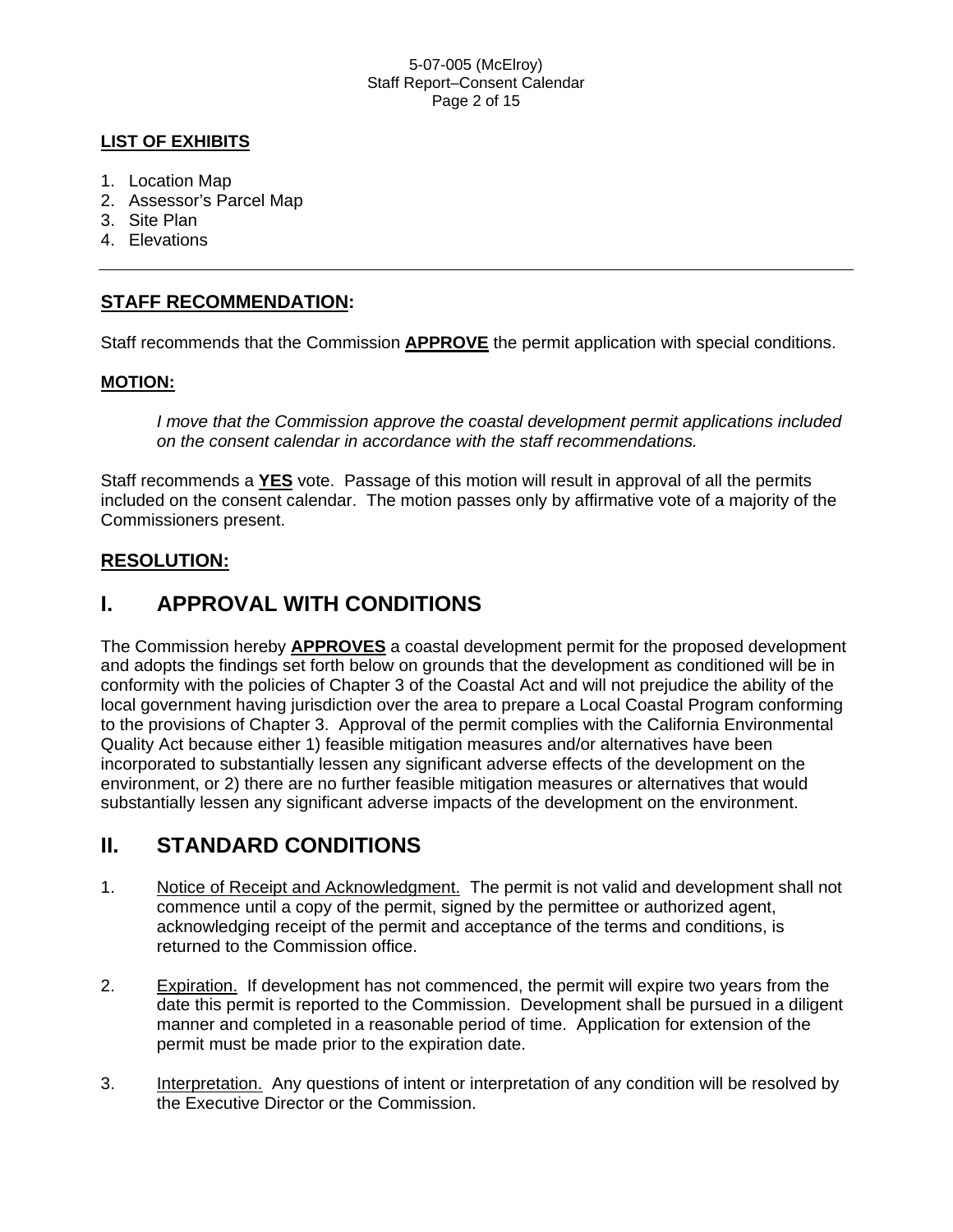#### 5-07-005 (McElroy) Staff Report–Consent Calendar Page 3 of 15

- 4. Assignment. The permit may be assigned to any qualified person, provided assignee files with the Commission an affidavit accepting all terms and conditions of the permit.
- 5. Terms and Conditions Run with the Land. These terms and conditions shall be perpetual, and it is the intention of the Commission and the permittee to bind all future owners and possessors of the subject property to the terms and conditions.

# **III. SPECIAL CONDITIONS**

#### **1. Assumption of Risk, Waiver of Liability and Indemnity**

 By acceptance of this permit, the applicants acknowledge and agree (i) that the site may be subject to hazards from flooding and wave uprush; (ii) to assume the risks to the applicants and the property that is the subject of this permit of injury and damage from such hazards in connection with this permitted development; (iii) to unconditionally waive any claim of damage or liability against the Commission, its officers, agents, and employees for injury or damage from such hazards; and (iv) to indemnify and hold harmless the Commission, its officers, agents, and employees with respect to the Commission's approval of the project against any and all liability, claims, demands, damages, costs (including costs and fees incurred in defense of such claims), expenses, and amounts paid in settlement arising from any injury or damage due to such hazards.

### **2. No Future Shoreline Protective Device**

- A. By acceptance of this permit, the applicants agree, on behalf of themselves and all other successors and assigns, that no shoreline protective device(s) shall ever be constructed to protect the development approved pursuant to Coastal Development Permit No. 5-07-005 including, but not limited to, the residence, garage, foundations, and patio, and any future improvements, in the event that the development is threatened with damage or destruction from waves, erosion, storm conditions or other natural hazards in the future. By acceptance of this permit, the applicants hereby waive, on behalf of themselves and all successors and assigns, any rights to construct such devices that may exist under Public Resources Code Section 30235.
- B. By acceptance of this permit, the applicants further agree, on behalf of themselves and all successors and assigns, that the landowners shall remove the development authorized by this permit, including the residence, garage, foundations, and patio, if any government agency has ordered that the structure is not to be occupied due to any of the hazards identified above. In the event that portions of the development fall to the beach before they are removed, the landowners shall remove all recoverable debris associated with the development from the beach and ocean and lawfully dispose of the material in an approved disposal site. Such removal shall require a coastal development permit.

#### **3. Future Development**

This permit is only for the development described in Coastal Development Permit No.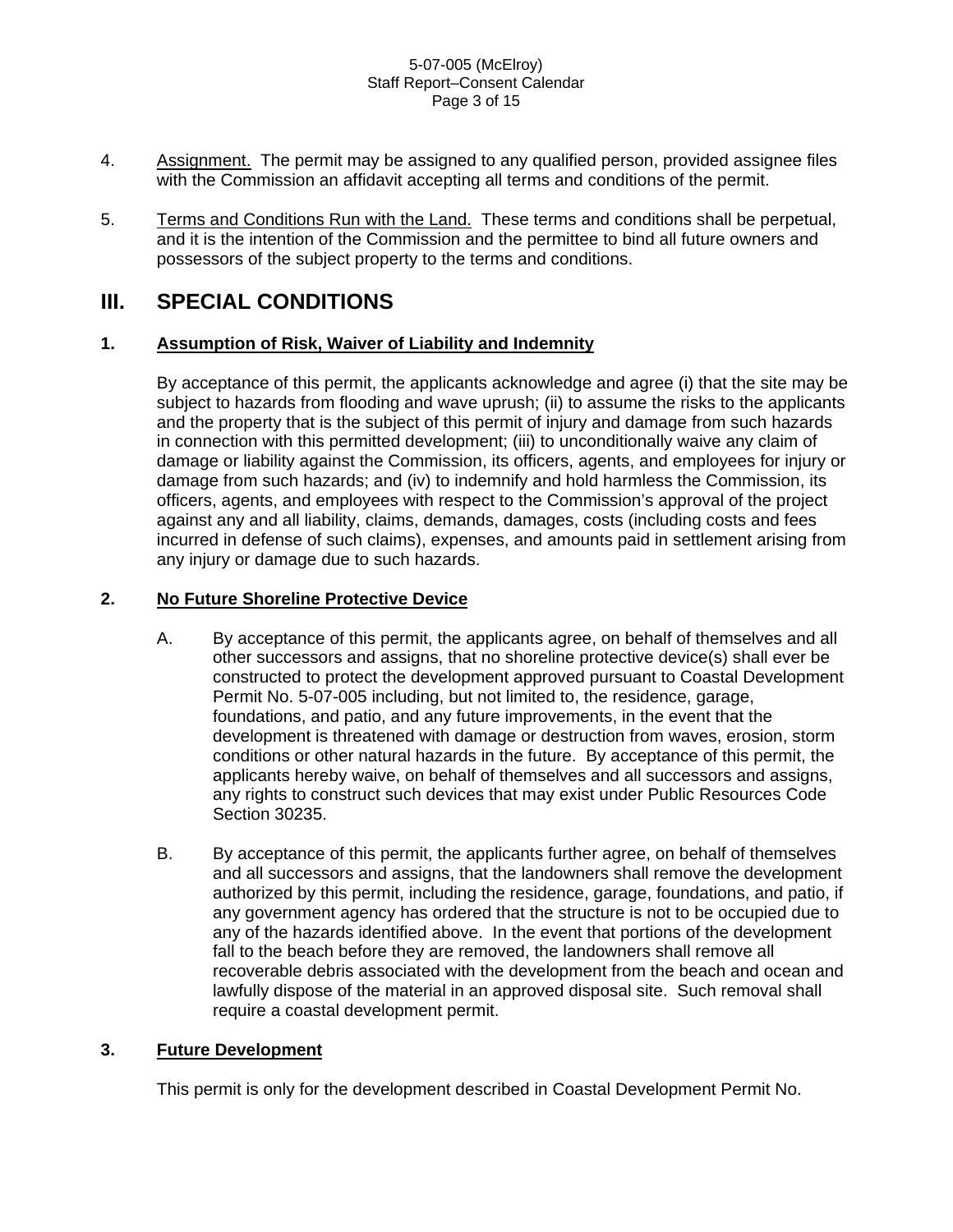#### 5-07-005 (McElroy) Staff Report–Consent Calendar Page 4 of 15

 5-07-005. Pursuant to Title 14 California Code of Regulations Section 13250(b)(6), the exemptions otherwise provided in Public Resources Code Section 30610(a) shall not apply to the development governed by Coastal Development Permit No. 5-07-005. Accordingly, any future improvements to the single-family house authorized by this permit, including but not limited to repair and maintenance identified as requiring a permit in Public Resources Section 30610(d) and Title 14 California Code of Regulations Sections 13252(a)-(b), shall require an amendment to Permit No. 5-07-005 from the Commission or shall require an additional coastal development permit from the Commission or from the applicable certified local government.

### **4. Deviation from Approved Encroachments.**

- A. The only encroachment onto the City of Newport Beach Oceanfront public right-of-way allowed by this coastal development permit is a wood deck, all within the 15' deep by 30'-wide encroachment area designated in the City of Newport Beach certified Land Use Plan. Any development in the public right-of-way, including improvements, repairs, and maintenance, cannot occur without an amendment to this coastal development permit or a new coastal development permit from the Coastal Commission, unless the Executive Director determines that no amendment or new permit is required.
- B. **PRIOR TO ISSUANCE OF THE COASTAL DEVELOPMENT PERMIT**, the applicant shall submit evidence, for the review and approval of the Executive Director, that the encroachment fee required by the City for the proposed encroachments has been paid and that the property is enrolled in the City's annual encroachment permit/fee system.

#### **5. City's Right to Revoke Encroachment Permit**

 Approval of this coastal development permit shall not restrict the City's right and ability to revoke, without cause, the approved City encroachment permit in order to construct public access and recreation improvements within the public right-of-way.

#### **6. Drainage and Run-Off Control Plan**

 The applicants shall conform with the drainage and run-off control plan received on January 5, 2007 showing roof drainage and runoff from all impervious areas directed to filtered catch basins and drains. Vegetated landscaped areas shall only consist of native plants or non-native drought tolerant plants, which are non-invasive. No plant species listed as problematic and/or invasive by the California Native Plant Society, the California Invasive Plant Council, or as may be identified from time to time by the State of California shall be employed or allowed to naturalize or persist on the site. No plant species listed as a 'noxious weed' by the State of California or the U.S. Federal Government shall be utilized within the property. Any proposed changes to the approved plan shall be reported to the Executive Director. No changes to the approved plan shall occur without a Commission amendment to this coastal development permit unless the Executive Director determines that no amendment is required.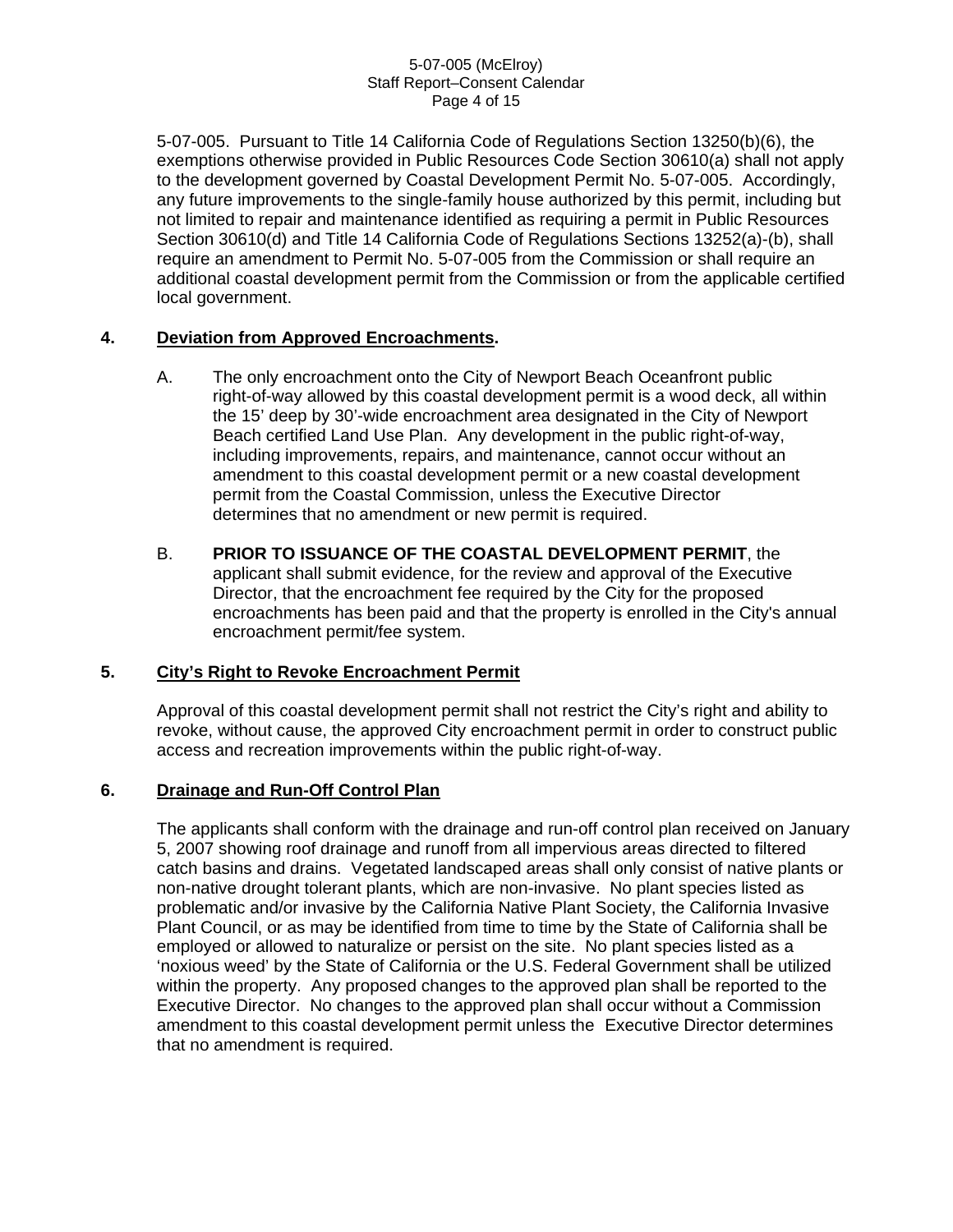#### **7. Deed Restriction**

 **PRIOR TO ISSUANCE OF THE COASTAL DEVELOPMENT PERMIT**, the applicants shall submit to the Executive Director for review and approval documentation demonstrating that the landowners have executed and recorded against the parcel(s) governed by this permit a deed restriction, in a form and content acceptable to the Executive Director: (1) indicating that, pursuant to this permit, the California Coastal Commission has authorized development on the subject property, subject to terms and conditions that restrict the use and enjoyment of that property; and (2) imposing the Special Conditions of this permit as covenants, conditions and restrictions on the use and enjoyment of the Property. The deed restriction shall include a legal description of the entire parcel or parcels governed by this permit. The deed restriction shall also indicate that, in the event of an extinguishment or termination of the deed restriction for any reason, the terms and conditions of this permit shall continue to restrict the use and enjoyment of the subject property so long as either this permit or the development it authorizes, or any part, modification, or amendment thereof, remains in existence on or with respect to the subject property.

# **IV. FINDINGS AND DECLARATIONS:**

The Commission hereby finds and declares:

### **A. PROJECT LOCATION AND DESCRIPTION**

The subject site is located at 5709 Seashore Drive within the City of Newport Beach, Orange County (Exhibits #1-2). The lot size is 2,513 square feet and the City of Newport Beach Land Use Plan (LUP) designates use of the site for Medium Density Residential and the proposed project adheres to this designation. The project is located within an existing urban residential area, located generally north of the Newport Pier. The applicants are proposing to demolish an existing single-family residence and construct a new ocean-fronting, 24-foot high, 2,523 square-foot, twostory, single-family residence with an attached 485 square-foot two-car garage and a 216 squarefoot  $2^{nd}$  floor balcony.

The subject site is located on a beach fronting lot on the Balboa Peninsula at the northern end of Newport Beach near the mouth of the Santa Ana River. Due to its location by the ocean, the project site may be potentially exposed to the hazard of wave uprush during a severe storm event. Presently, there is a wide sandy public beach between the subject development and the ocean. According to the Coastal Hazard and Wave Runup Study prepared by GeoSoils, Inc., dated February 2007, the beach is approximately 350 feet wide. This wide sandy beach presently provides homes and other structures in the area some protection against wave uprush and flooding hazards.

The hazards analysis concludes that: *"…[W]ave runup and overtopping will not significantly impact this property over the life of the proposed improvement. The proposed development will neither create nor contribute significantly to erosion, geologic instability, or destruction of the site or adjacent area. There are no recommendations necessary for wave runup protection and it is very unlikely that any form of shore protection will be needed in the next 75 years."*

The proposed project will not have an adverse effect on public access. The project site is located north of the portion of Oceanfront fronted by the City's paved beachfront public lateral accessway (boardwalk). The proposed development is located in an area where a 15-foot encroachment onto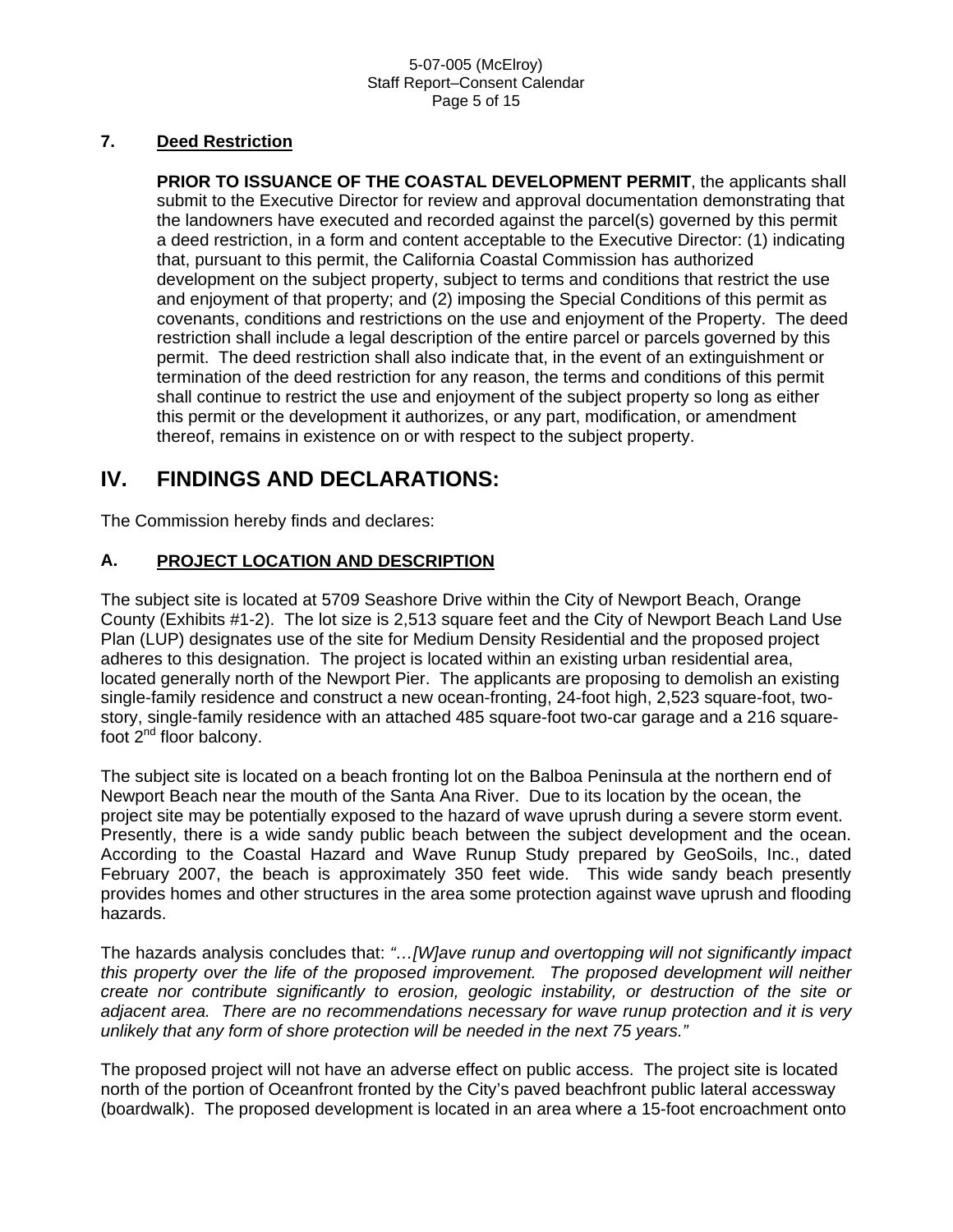#### 5-07-005 (McElroy) Staff Report–Consent Calendar Page 6 of 15

the City of Newport Beach Oceanfront public right-of-way on the seaward side of the home is allowed under the Commission certified Land Use Plan. The applicant proposes a wood deck, which would be approximately 6 inches in height and would be located within this 15' deep by 30' wide encroachment zone. Vertical public access to this beach is available approximately 30 feet west (upcoast) of the project site at the  $58<sup>th</sup>$  St. street end and approximately 120 feet East (downcoast) of the project site at the  $57<sup>th</sup>$  St. street end (Exhibit #2).

The proposed development includes demolition of an existing concrete patio development that encroaches onto the City of Newport Beach Oceanfront public right-of-way at the seaward side of the home (see Exhibit #3). The City holds the public right-of-way for street/walkway/bikeway purposes. The portions of Oceanfront in the central part of the Balboa Peninsula near the City's two municipal piers are developed with a public walkway/bikeway. In the vicinity of the subject site, however, the City has never constructed any part of the Oceanfront street, but it has at times addressed the possibility of constructing a bike path and pedestrian walkway in the right-of-way in this area. The development now pending proposes to replace a concrete patio with a wood deck within the 15' deep by 30' wide encroachment area.

The proposed encroachment would contribute to the cumulative adverse impact on beach use resulting from the various existing encroachments on the public right-of-way in the area. In addition, the encroachments could make it difficult in the future for the City to improve the public right-of-way for lateral access purposes.

In 1991, the Commission certified an amendment to the City of Newport Beach Land Use Plan (LUP). The LUP acknowledges the adverse public access impacts that will result from the development on the sandy beach area which is owned by the City for street purposes. This cumulative impact is addressed in the certified LUP by imposition of a mitigation plan. The mitigation plan requires that fees paid by encroaching homeowners be applied to improving public access in Newport Beach. The City has constructed a number of public access improvements (including street end improvements which provide additional public parking spaces) using the encroachment fee funds. When it certified the LUP amendment allowing these encroachments, the Commission found that, if developed consistent with the mitigation plan, encroachments onto the City's Oceanfront public right-of-way would be consistent with the public access and recreation policies of Chapter 3 of the Coastal Act.

The LUP encroachment policies allow encroachment onto the Oceanfront right-of-way in the area of the subject site which is between  $52^{nd}$  Street to the Santa Ana River. Encroachments in this area may encroach up to 15 feet. The LUP policies allow encroachments only if they do not interfere with access to the beach or ocean, when no building permit is required, and subject to payment of a mitigation fee. Except for an absence of evidence that the mitigation fee has been paid, the proposed encroachment at the subject site complies with these standards.

In this case, the Commission finds that the proposed encroachment is consistent with the certified LUP encroachment policies and the Chapter 3 public access policies of the Coastal Act. The findings for which are found in the Newport Beach LUP Amendment 90-1 approved by the Commission on June 11, 1991 and which are incorporated here by reference. In addition, the City is continuing to carry out the public access improvements required by the LUP mitigation plan to offset any adverse impacts of the encroachments. However, in order to assure that the encroachments are consistent with the Land Use Plan policies addressing Oceanfront encroachments as certified by the Commission, and so are consistent with the public access policies of the Coastal Act, evidence that the required encroachment fee has been paid must be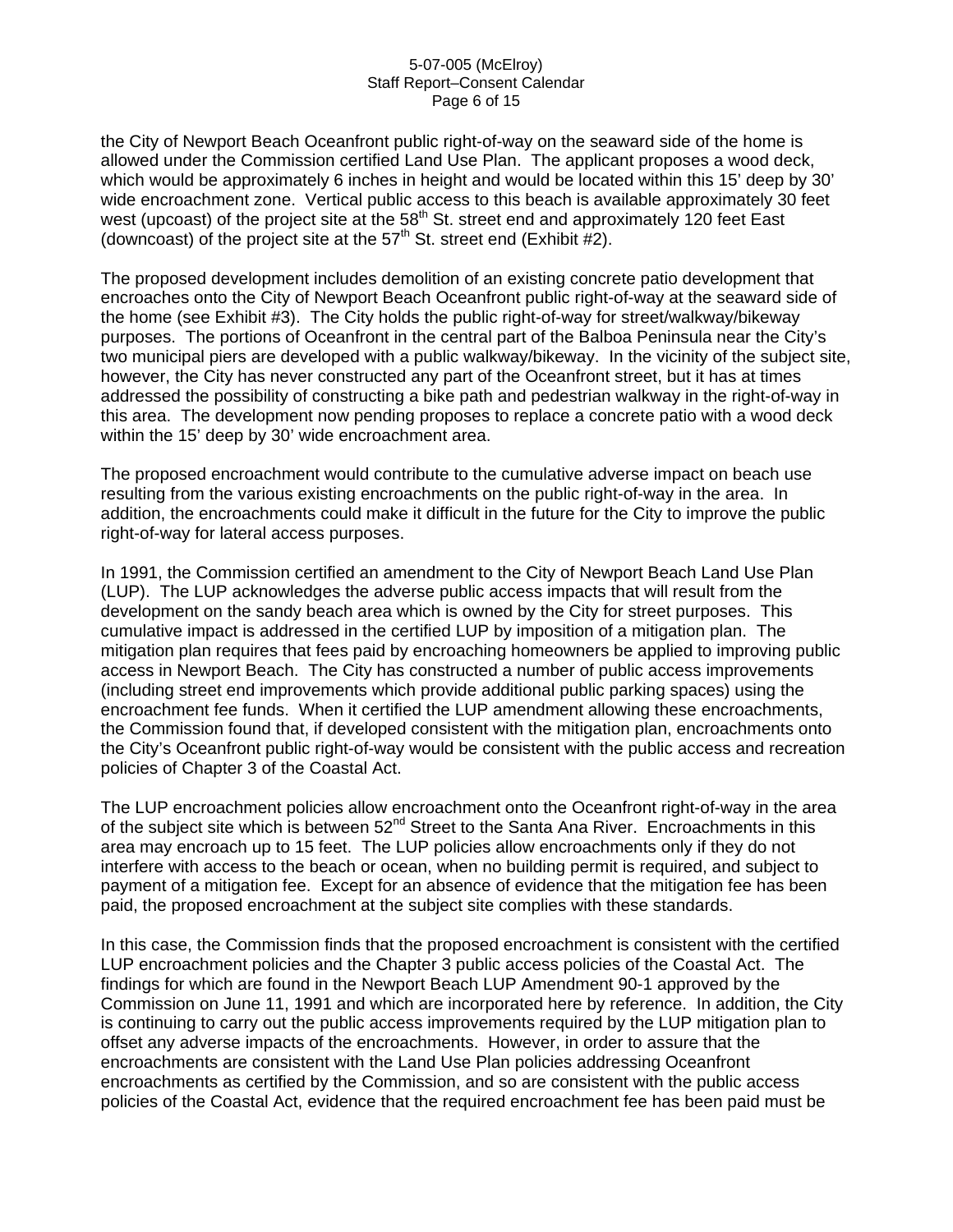#### 5-07-005 (McElroy) Staff Report–Consent Calendar Page 7 of 15

submitted. Therefore, as a condition of approval the applicant is required to submit, for the review and approval of the Executive Director, evidence that the current encroachment permit fee has been paid.

Section 13250 of the California Code of Regulations provides that development such as the proposed encroachments are not exempt from obtaining a coastal development permit pursuant to Coastal Act Section 30610(a). However, to ensure that no further encroachments occur without an approved amendment to this coastal development permit or approval of a new coastal development permit, the Commission imposes a special condition which requires that an amendment to this permit or a new coastal development permit be obtained for any deviations to the encroachments described in this permit. This would allow the Commission to evaluate future encroachment deviations for adverse public access and recreation impacts.

As a condition of the City's approval of an encroachment permit, the permittee must sign an encroachment agreement in which the permittee waives his or her right to contest the ability of the City to remove the encroachments in order to build public access improvements within the public right-of-way. Thus the proposed project is being conditioned to provide that issuance of the coastal development permit does not restrict nor interfere with the City's right to revoke its encroachment permit, without cause, in order to construct public access and recreation improvements in the public right-of-way. This would ensure future opportunities for public access and recreation.

The applicants are proposing water quality improvements as part of the proposed project, including downspouts and on-site drainage directed to filtered catch basins and drains. Any vegetated landscaped areas shall only consist of native plants or non-native drought tolerant plants, which are non-invasive. No plant species listed as problematic and/or invasive by the California Native Plant Society, the California Invasive Plant Council, or as may be identified from time to time by the State of California shall be employed or allowed to naturalize or persist on the site. No plant species listed as a 'noxious weed' by the State of California or the U.S. Federal Government shall be utilized within the property.

The placement of vegetation that is considered to be invasive which could supplant native vegetation should not be allowed. Invasive plants have the potential to overcome native plants and spread quickly. Invasive plants are generally those identified by the California Invasive Plant Council (http://www.cal-ipc.org/) and California Native Plant Society (www.CNPS.org) in their publications.

Furthermore, any plants in the landscaping plan should be drought tolerant to minimize the use of water. The term drought tolerant is equivalent to the terms 'low water use' and 'ultra low water use' as defined and used by "A Guide to Estimating Irrigation Water Needs of Landscape Plantings in California" prepared by University of California Cooperative Extension and the California Department of Water Resources dated August 2000 available at [http://www.owue.water.ca.gov/landscape/pubs/pubs.cfm.](http://www.owue.water.ca.gov/landscape/pubs/pubs.cfm)

### **B. HAZARDS**

Development adjacent to the ocean is inherently hazardous. Development which may require a protective device in the future cannot be allowed due to the adverse impacts such devices have upon, among other things, public access, visual resources and shoreline processes. To minimize the project's impact on shoreline processes, and to minimize risks to life and property, the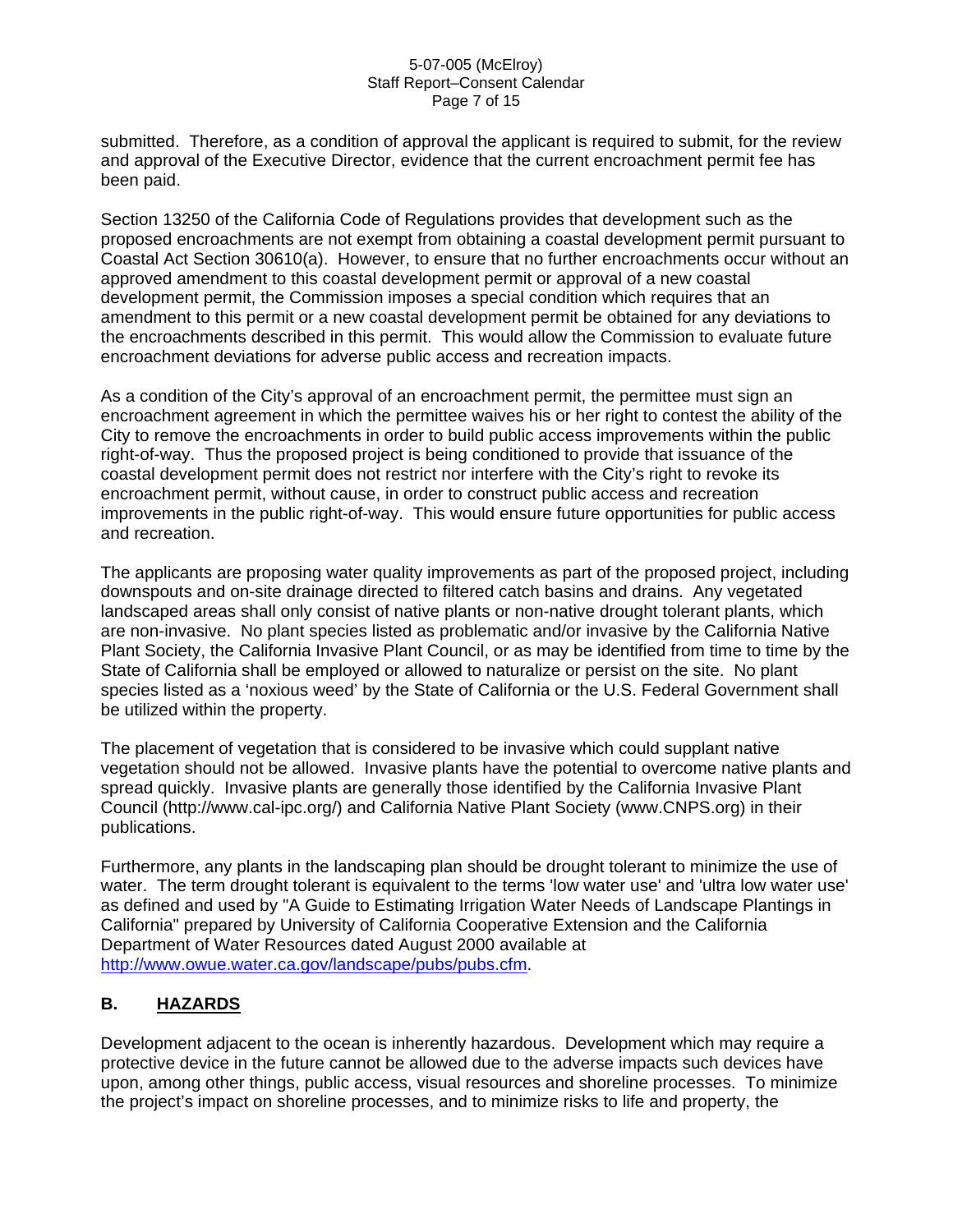#### 5-07-005 (McElroy) Staff Report–Consent Calendar Page 8 of 15

development has been conditioned to: require an appropriate set-back from the water; require a drainage and runoff control plan to direct, treat, and minimize the flow of water offsite; prohibit construction of protective devices (such as a seawall) in the future; and to require that the landowner and any successor-in-interest assume the risk of undertaking the development. As conditioned, the Commission finds that the development conforms to the requirements of Sections 30235 and 30253 of the Coastal Act regarding the siting of development in hazardous locations.

### **C. DEVELOPMENT**

The development is located within an existing developed area and is compatible with the character and scale of the surrounding area. However, the proposed project raises concerns that future development of the project site potentially may result in a development which is not consistent with the Chapter 3 policies of the Coastal Act. To assure that future development is consistent with the Chapter 3 policies of the Coastal Act, the Commission finds that a future improvements special condition be imposed. As conditioned the development conforms with the Chapter 3 policies of the Coastal Act.

### **D. PUBLIC ACCESS**

The proposed development will not affect the public's ability to gain access to, and/or to use the coast and nearby recreational facilities. Therefore, as conditioned the development conforms with Sections 30210 through 30214, Sections 30220 through 30224, and 30252 of the Coastal Act.

### **E. WATER QUALITY**

The proposed development has a potential for a discharge of polluted runoff from the project site into coastal waters. The development, as proposed and as conditioned, incorporates design features to minimize the effect of construction and post-construction activities on the marine environment. These design features include, but are not limited to, the appropriate management of equipment and construction materials, reducing runoff through the use of permeable surfaces, the use of non-invasive drought tolerant vegetation to reduce and treat the runoff discharged from the site, and for the use of post-construction best management practices to minimize the project's adverse impact on coastal waters. Therefore, the Commission finds that the proposed development, as conditioned, conforms with Sections 30230 and 30231 of the Coastal Act regarding the protection of water quality to promote the biological productivity of coastal waters and to protect human health.

### **F. DEED RESTRICTION**

To ensure that any prospective future owners of the property are made aware of the applicability of the conditions of this permit, the Commission imposes one additional condition requiring that the property owner record a deed restriction against the property, referencing all of the above Special Conditions of this permit and imposing them as covenants, conditions and restrictions on the use and enjoyment of the Property. Thus, as conditioned, any prospective future owner will receive actual notice of the restrictions and/or obligations imposed on the use and enjoyment of the land including the risks of the development and/or hazards to which the site is subject, and the Commission's immunity from liability.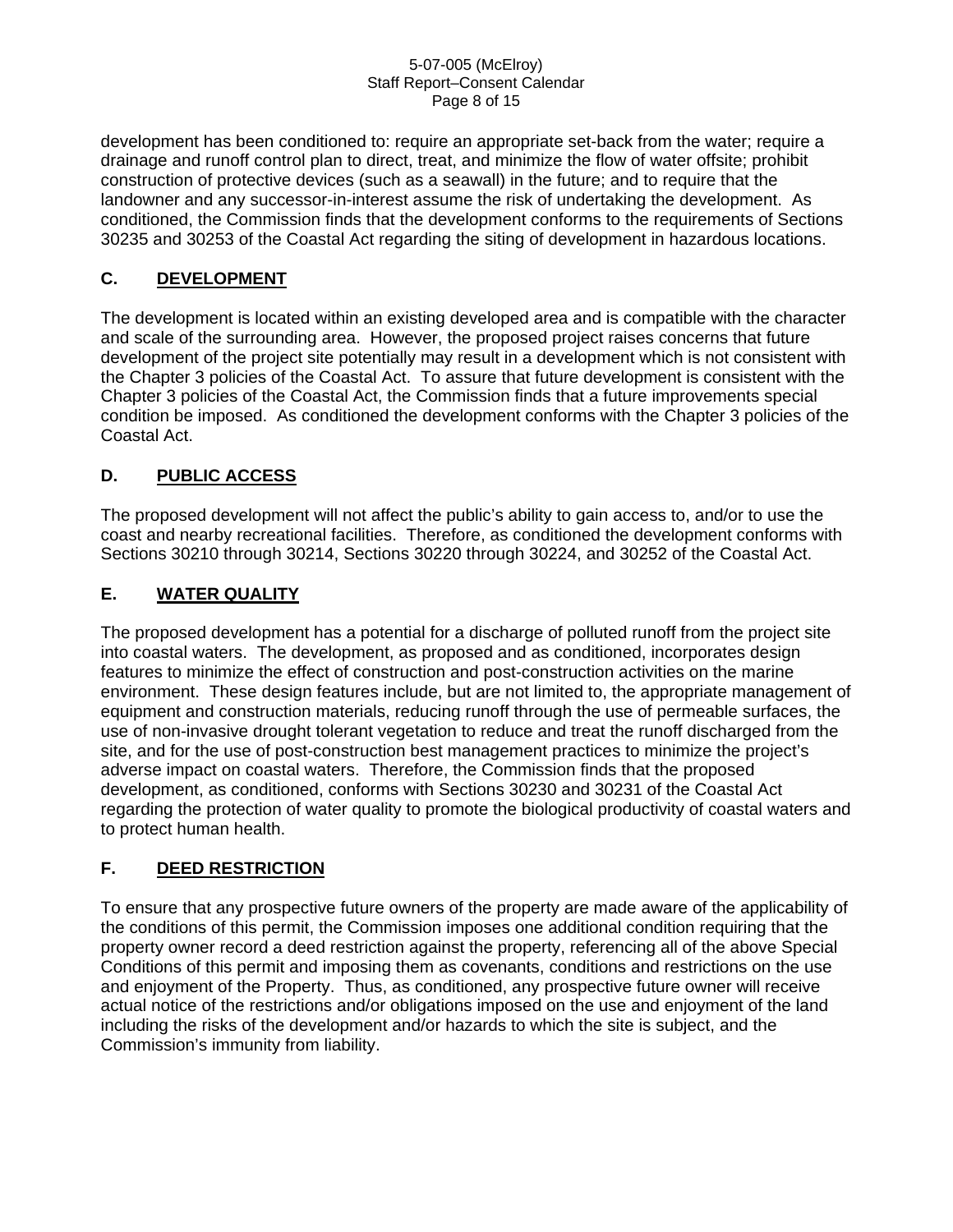#### 5-07-005 (McElroy) Staff Report–Consent Calendar Page 9 of 15

### **G. LOCAL COASTAL PROGRAM**

Coastal Act section 30604(a) states that, prior to certification of a local coastal program ("LCP"), a coastal development permit can only be issued upon a finding that the proposed development is in conformity with Chapter 3 of the Act and that the permitted development will not prejudice the ability of the local government to prepare an LCP that is in conformity with Chapter 3. The Land Use Plan for the City of Newport Beach was effectively certified on May 19, 1982. The certified LUP was updated on January 9, 1990. As conditioned, the proposed development is consistent with Chapter 3 of the Coastal Act and with the certified Land Use Plan for the area. Approval of the project, as conditioned, will not prejudice the ability of the local government to prepare an LCP that is in conformity with the provisions of Chapter 3 of the Coastal Act.

### **H. CALIFORNIA ENVIRONMENTAL QUALITY ACT**

As conditioned, there are no feasible alternatives or additional feasible mitigation measures available that would substantially lessen any significant adverse effect that the activity may have on the environment. Therefore, the Commission finds that the proposed project, as conditioned to mitigate the identified impacts, is the least environmentally damaging feasible alternative and can be found consistent with the requirements of the Coastal Act to conform to CEQA.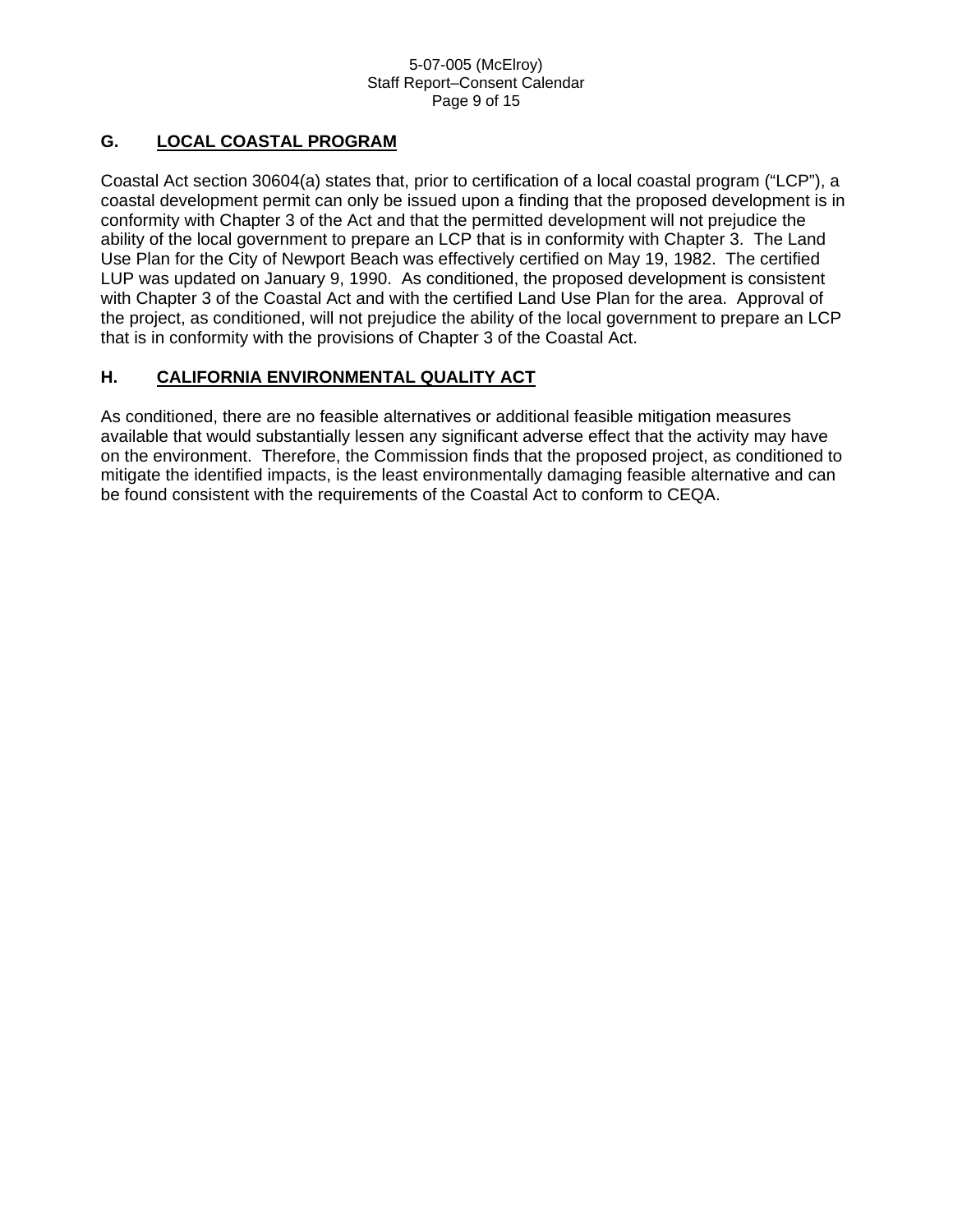#### 5-07-005 (McElroy) Staff Report–Consent Calendar Page 10 of 15

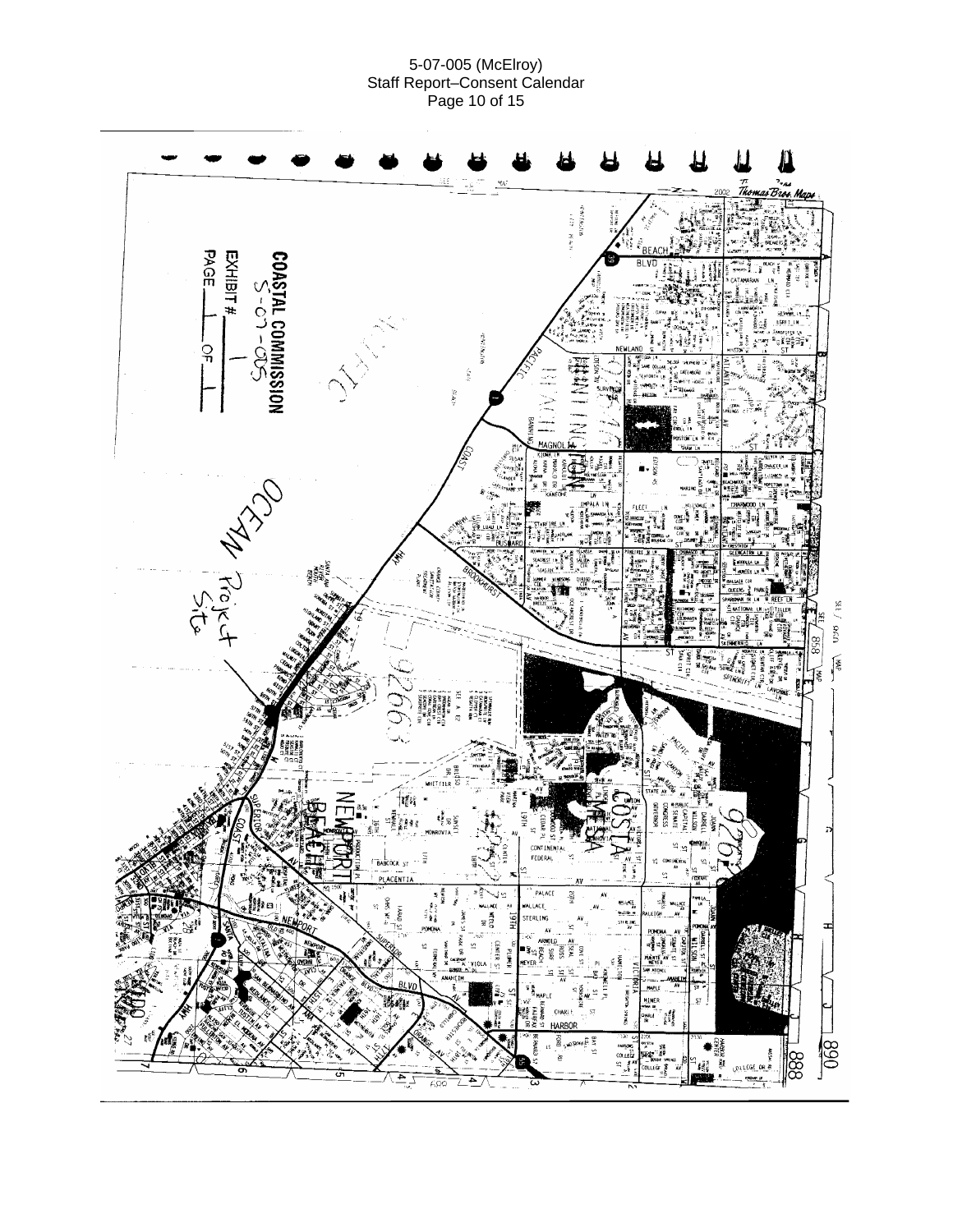#### 5-07-005 (McElroy) Staff Report–Consent Calendar Page 11 of 15

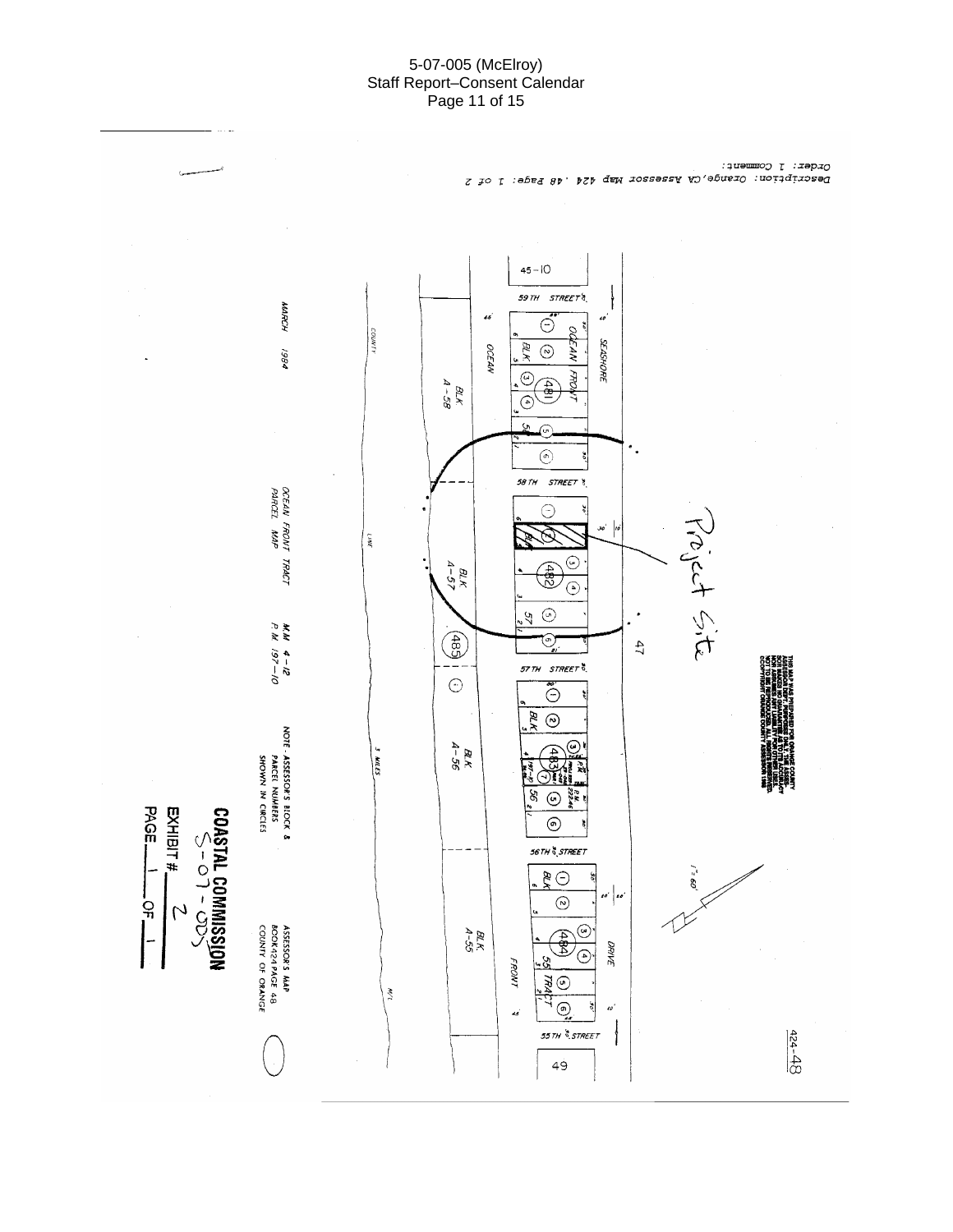#### 5-07-005 (McElroy) Staff Report–Consent Calendar Page 12 of 15

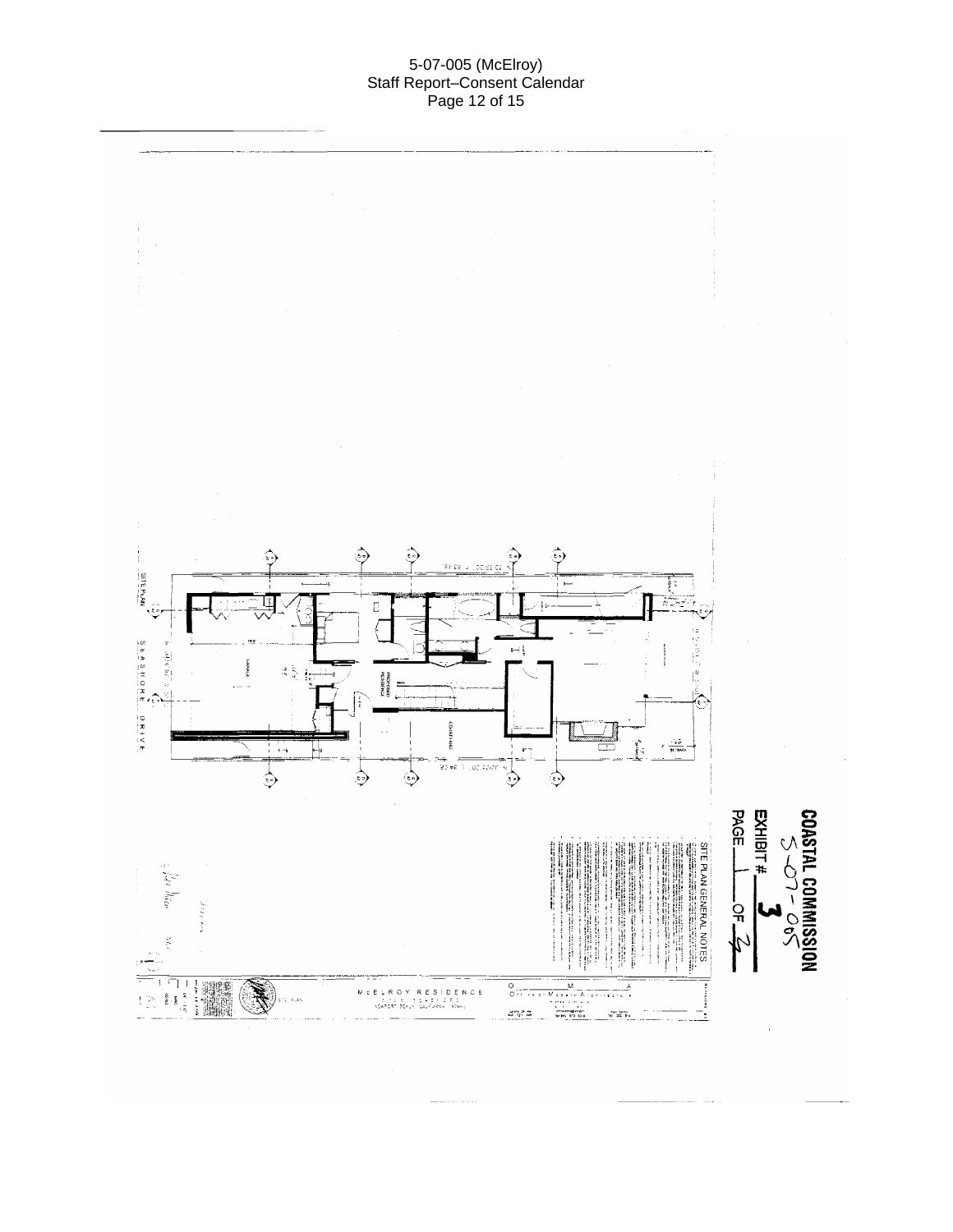#### 5-07-005 (McElroy) Staff Report–Consent Calendar Page 13 of 15

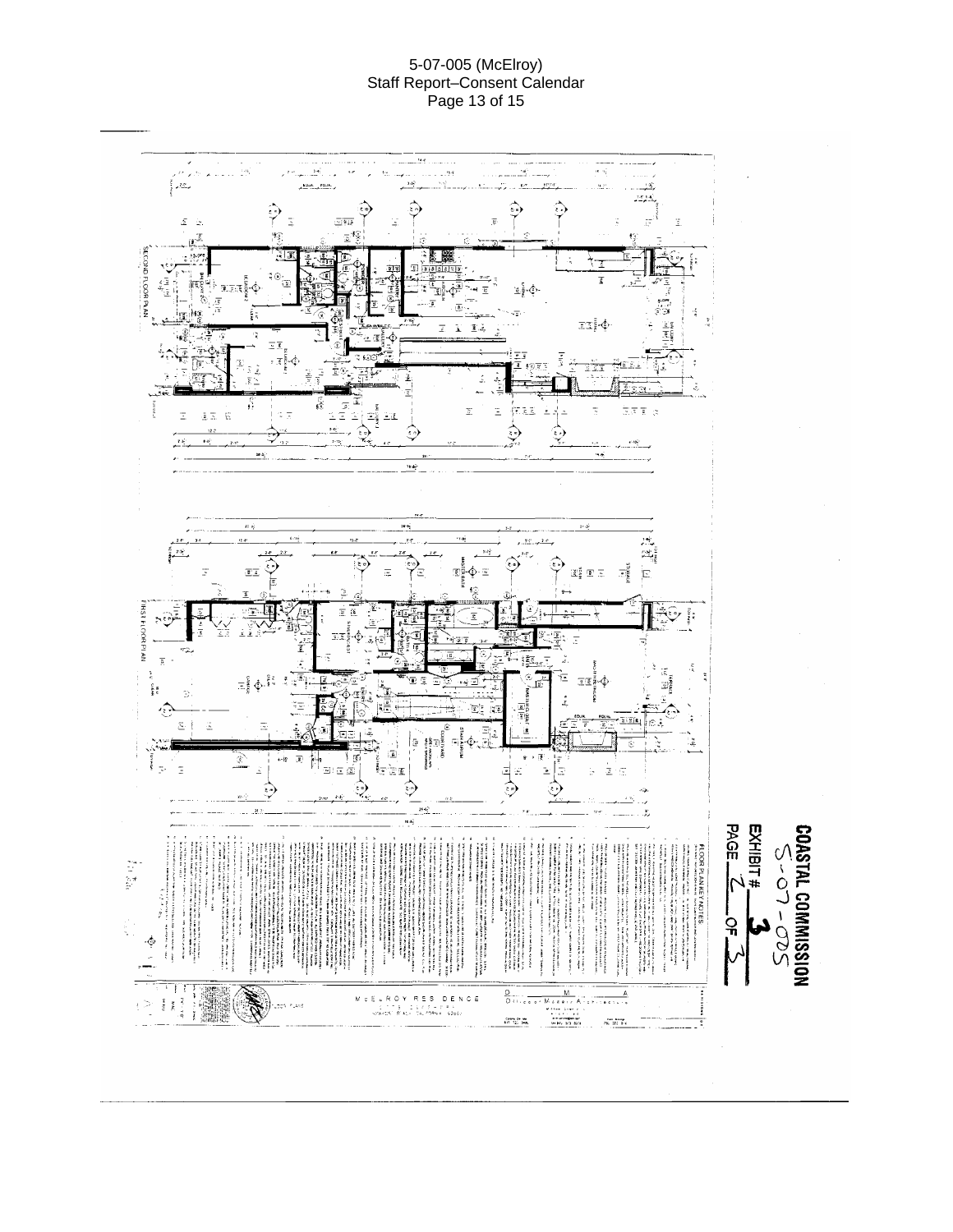#### 5-07-005 (McElroy) Staff Report–Consent Calendar Page 14 of 15